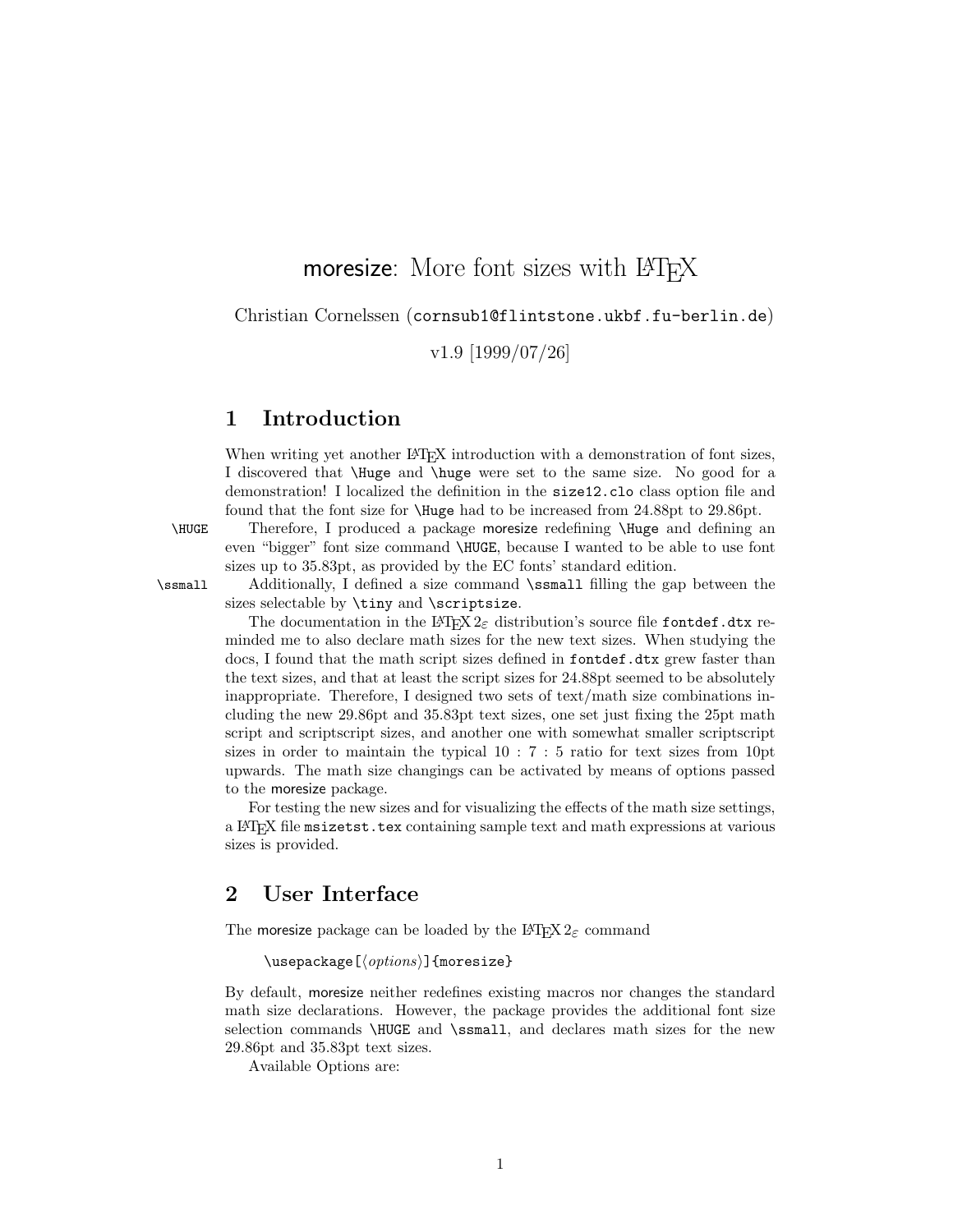- 10pt This option provides the same settings as the default. \HUGE is defined to select a 29.86pt font size, and \ssmall is made to give 6pt. These definitions continuously extend the set of size commands given in the size10.clo standard class option file.
- 11pt This option makes \HUGE and \ssmall select 29.86pt and 7pt, respectively, which is suitable for use with the settings given in the size 11.clo standard class option file.
- 12pt With this option, \HUGE and \ssmall are defined to select 35.83pt and 7pt, respectively.

Additionally, the size selection command \Huge is redefined to give 29.86pt. This is done because the setting given in the size12.clo standard class option file saturates the \Huge font size at the same level as given by \huge  $(24.88pt)$ —presumably with the CM font restrictions of old LAT<sub>EX</sub> 2.09 in mind. Nowadays, with  $\text{LATEX } 2\varepsilon$ 's flexible NFSS, font size selection commands are not associated with a predetermined font family any longer, hence such restrictions are out of place. Note that NFSS automatically resorts to lower sizes if a demanded font size is not available, so standard CM font users will not be affected by the new size settings, but EC font users can benefit from them.

ecpatch This is a bug fix for the EC font declarations given in the LATEX  $2\varepsilon$ releases from December 1996 through December 1997. Therein, the declarations of the EC fonts do not include font sizes above 24.88pt, although the EC font standard edition provides font metrics files for 29.86pt and 35.83pt. As a consequence, NFSS would deny usage of those font sizes and substitute 24.88pt instead.

The ecpatch option installs macros which override any declaration of an EC font with an own declaration including the 29.86pt and 35.83pt sizes.

Regard this patch as a temporary bug fix; the proper way requires updating the LAT<sub>EX</sub>  $2\varepsilon$  distribution source file cmfonts.fdd from which the t1cm\*.fd files are generated, and remaking the L<sup>AT</sup>EX  $2\varepsilon$  format file. Indeed, a proper fix has been incorporated into the  $\text{LATEX} 2_{\epsilon}$  distribution shortly after December 1997; therefore, recent distributions should not require the ecpatch option.

As can be concluded from the above, the decision whether to use ecpatch or not should be determined by the availibility of EC (not DC!) fonts and by the version of the LAT<sub>EX</sub>  $2\varepsilon$  base distribution both of which may vary independently from the author's main LAT<sub>E</sub>X input file. Therefore, the appropriate spot for invoking ecpatch is a configuration file placed somewhere in the L<sup>A</sup>T<sub>E</sub>X  $2\varepsilon$  input directory tree with filename moresize.cfg, containing a line like

\ExecuteOptions{ecpatch}

This frees authors of LAT<sub>E</sub>X  $2<sub>\epsilon</sub>$  input files from the need of specifying ecpatch themselves when using the moresize package and thus preserves the portability of LAT<sub>E</sub>X  $2_{\varepsilon}$  documents across different LAT<sub>E</sub>X  $2_{\varepsilon}$  releases.

Note that ecpatch is useful only if the following conditions are met: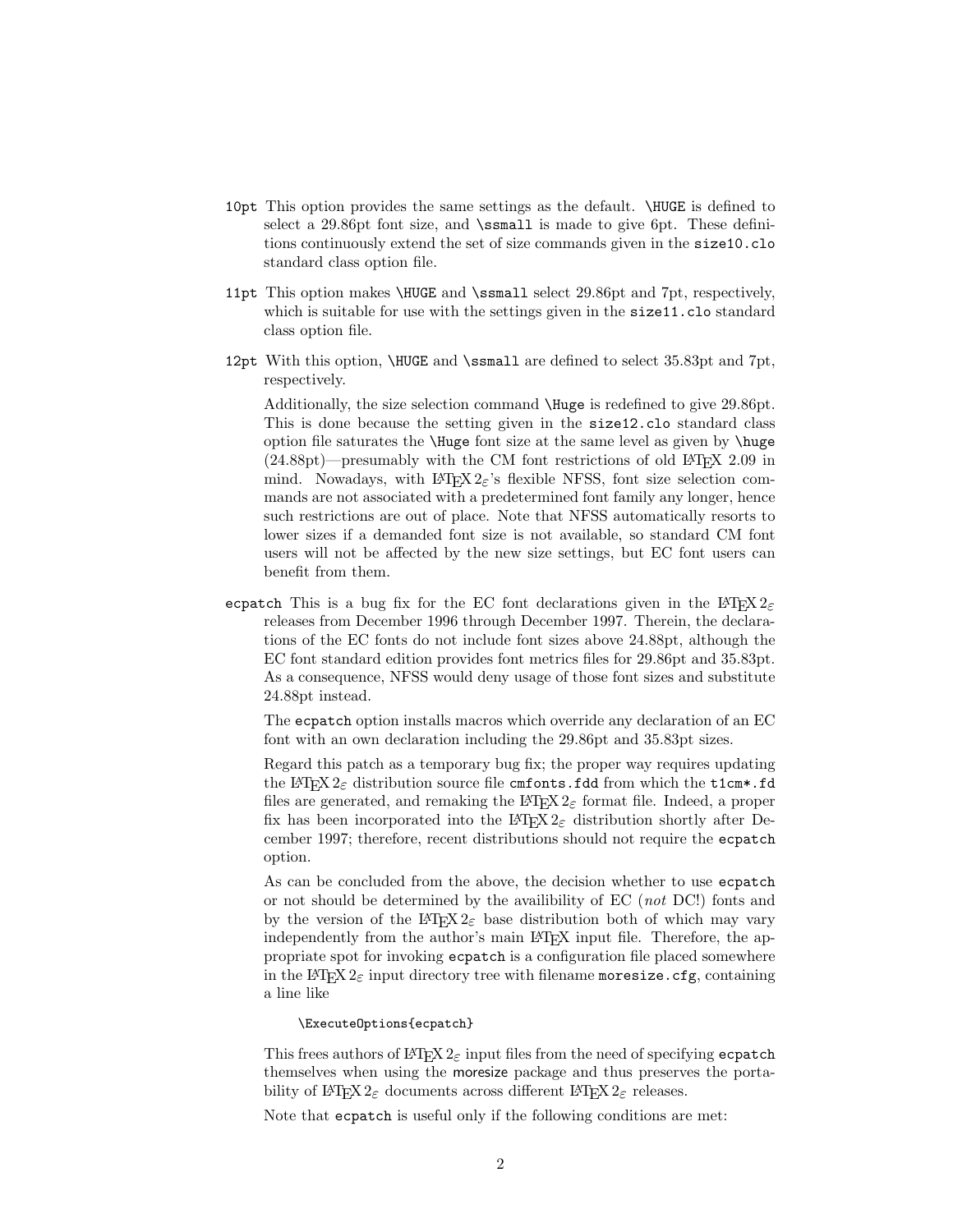- 1. The "official" EC fonts are available, including TFM files for the sizes 29.86pt and 35.83pt. With DC fonts instead, ecpatch will not work correctly.<sup>1</sup>
- 2. The LAT<sub>E</sub>X  $2\varepsilon$  base has been configured to support EC fonts (i.e.  $cm$ fonts.fdd has been unpacked by  $ec.ins<sup>2</sup>$ ).
- 3. The L<sup>A</sup>T<sub>E</sub>X 2<sub> $\varepsilon$ </sub> base (or at least its cmfonts.fdd) has a release date before 1998. Later releases do not need  $\mathtt{ecpatch.}^3$

Anyway—upgrading your system to a recent LATEX  $2\varepsilon$  base with "official" EC fonts would be a better solution than using ecpatch.

- normalscripts This option decreases the script and scriptscript sizes associated with the 24.88pt text size by one magstep, in order to damp the script size explosion defined in the LATEX  $2\varepsilon$  source file fontdef.dtx. With this setting, a formula like  $\frac{X}{Y}$  within a \Huge paragraph (e.g. a document title) does no longer affect line spacing, as should be.
- smallscripts Starting from the normalscripts math size settings, this option further reduces the scriptscript sizes associated with text sizes of 17.28pt and above. The idea behind this is to maintain an approximate 10 : 7 : 5 ratio between text, script, and scriptscript sizes in bigger-than-normal writings.

The math script size option names roughly describe the changes to the standard LATEX setup. Therefore, normalscripts may not look "normal" in the sense of "just right", but differs from the standard setup in 24.88pt writings only. I prefer smallscripts which results in scriptscript sizes that are not really small—they are simply not as big as the standard ones. Note that this option only affects math expressions with nested fractions and/or sub-/superscripts in large writings (17.28pt text size and above), e. g. in titles or section headers. Therefore, it is quite likely that you have not encountered an example of that kind so far. But once you have, you should remember this package. . .

### 3 The test file msizetst.tex

A test file msizetst.tex is provided for evaluating the math size settings. You may rename it and then manipulate it as you wish, typically for testing the options passed to the moresize package. The test document shows sample text and math expressions at various sizes, each framed above and below by horizontal lines delimiting the amount of vertical space that is normally available for math expressions within paragraphs of text. If the expressions overprint the delimiters, they are likely to cause stretching of the baseline skip when used within a paragraph.

However, the output for sizes above 24.88pt may be erroneous or misleading under certain circumstances:

• Even when using EC text fonts, math expressions may still use CM fonts which are limited to 24.88pt in their declarations to NFSS. This does not

<sup>&</sup>lt;sup>1</sup>ecpatch may work with the last ("new") DC font release if provided with TFM files for all standard EC font sizes. Typically, the 29.86pt size would be missing.

<sup>&</sup>lt;sup>2</sup>Using newdc.ins for DC fonts with all TFM files mentioned above could also work.

<sup>&</sup>lt;sup>3</sup>Applying ecpatch to newer LATEX  $2\varepsilon$  releases has not caused any harm in my testings so far.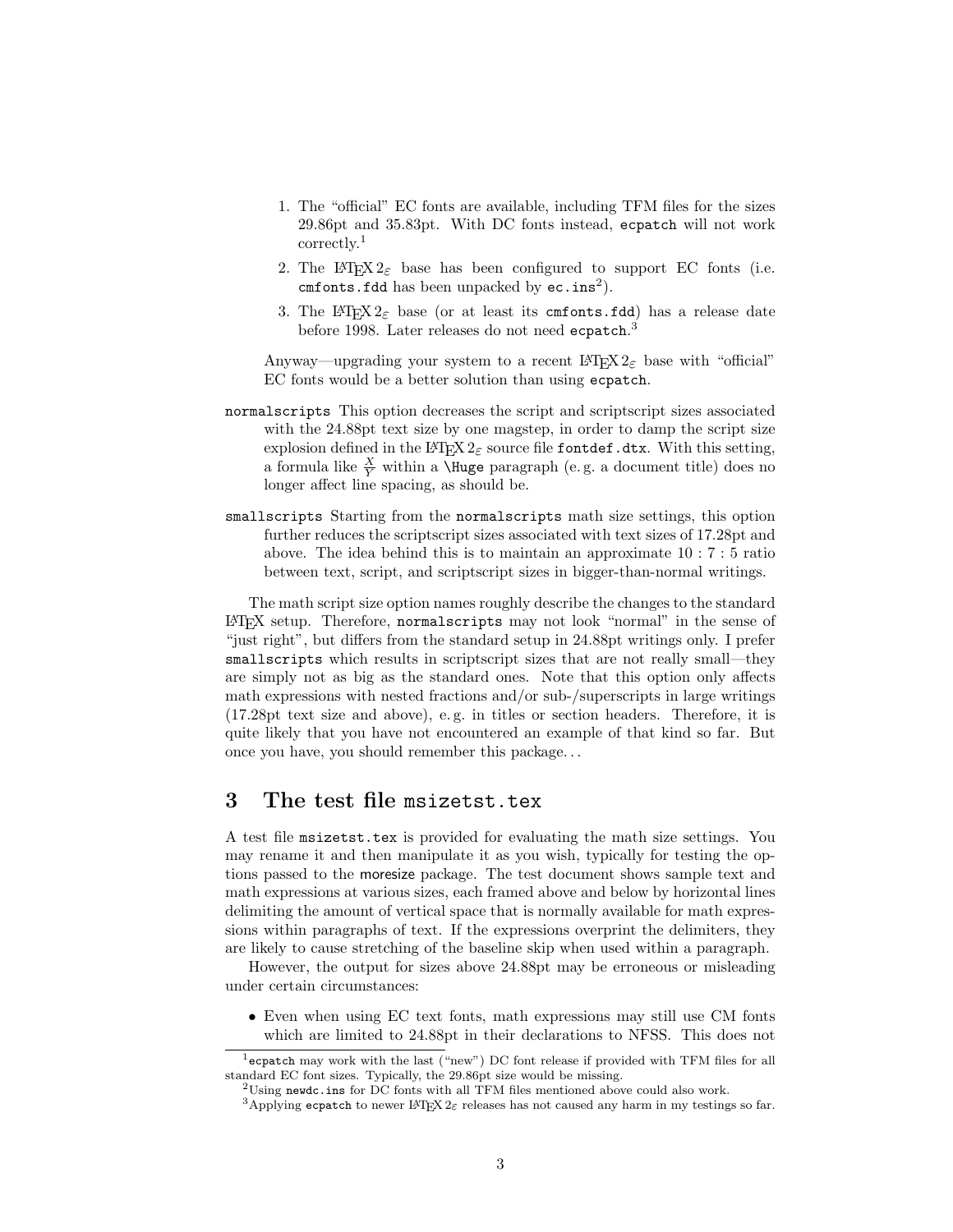matter for scripts and scriptscripts because even \HUGE writings do not request script sizes greater than 24.88pt. However, the main (i. e. non-script) symbols of math expressions in \HUGE, or even in \Huge (for 12pt documents), will be shrinked to 24.88pt size, thereby issuing NFSS warnings about unavailable font sizes for OT1, OML, or OMS encodings. (If there are messages about unavailable T1 font sizes, you should try the ecpatch option or get a recent version of LATEX and of the EC fonts.)

- As another effect of the main symbol size shrinking, the vertical position of the main math axis is lowered, thereby moving fraction rules towards the denominators.
- The calculation of the amount of vertical space available within a normal line yields wrong results if fonts with the desired size are not available. In detail, the appearant amount of free vertical space gets increased by twice the difference between the requested font size and the size chosen by NFSS.

If you use properly-declared EC fonts for testing the samples, this problem should not occur.

By adding extreme magnification factors to the CM font declarations, I have verified that the aforementioned artifacts disappear when math fonts in the requested sizes are made available (though heavily "bolded" by the magnification). However, I have not included that hack for demonstration, in order not to provide any means for over-using the CM math fonts. According to the L<sup>AT</sup>EX  $2\varepsilon$ newsletters ltnews09.tex and ltnews11.tex, TEX users can look forward to a modern math font concept allowing easy setup and use of alternate math fonts. Therefore, making documents which explicitly misuse CM fonts for huge math expressions would be counterproductive. However, even without math fonts at more than 24.88pt, the improvements in typesetting huge math expressions can be demonstrated by varying the options passed to the moresize package in the test file msizetst.tex.

### 4 Package Code

This section documents the contents of the ready-to-use package file moresize.sty. 1  $\langle *package \rangle$ 

#### 4.1 Preliminaries

Announce the file as a  $\text{LATEX } 2_{\epsilon}$  package.

2 \ProvidesPackage{moresize}[1999/07/26 v1.9 (more font sizes)]

\@xxxpt As a convention, declare macros for the new point sizes.

```
\@xxxvipt
            3 \providecommand\@xxxpt{29.86}
```
4 \providecommand\@xxxvipt{35.83}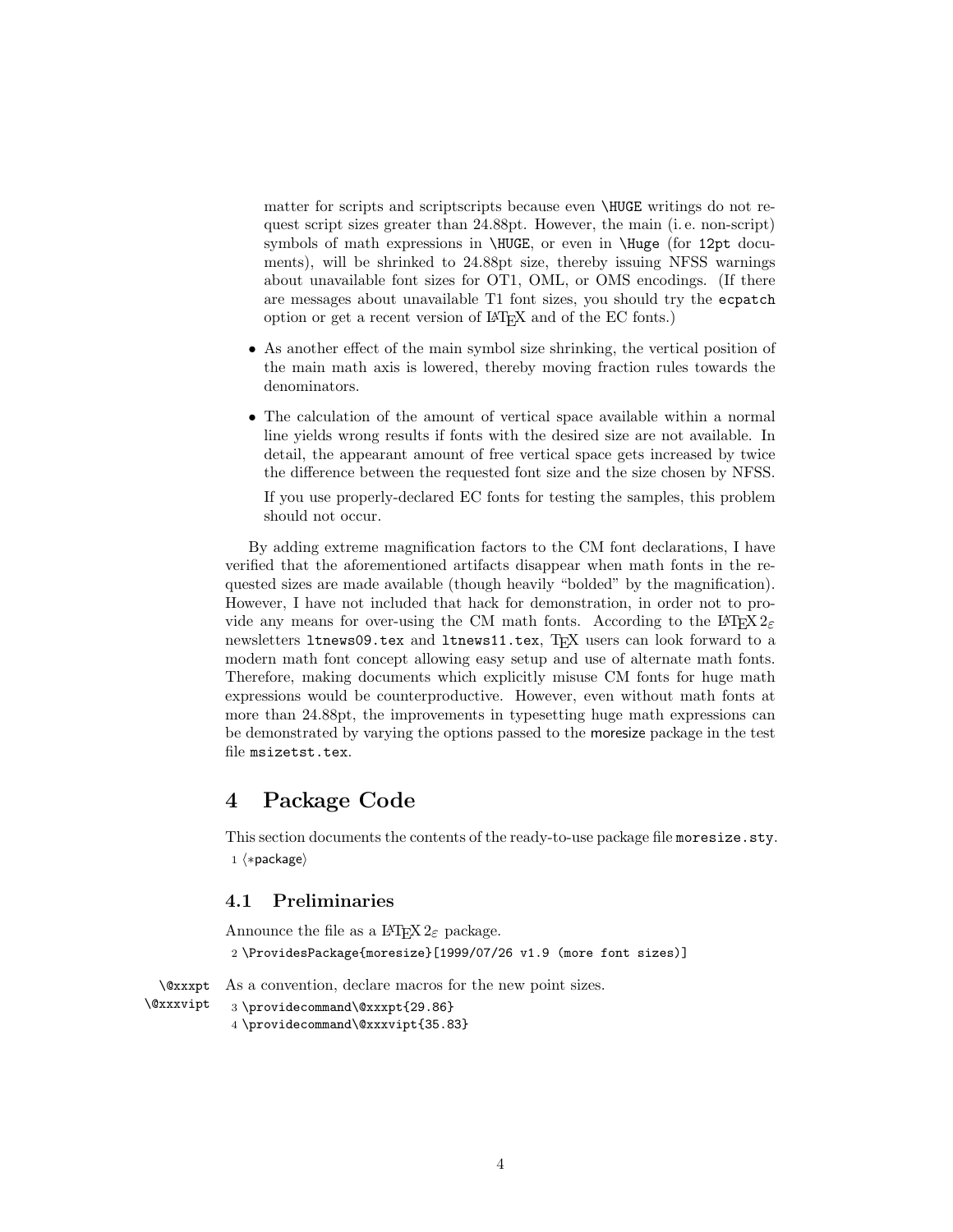#### 4.2 Size Selection Commands

\HUGE Define the author commands \HUGE and \ssmall, depending on the main docu-\ssmall ment font size option. In case of 12pt, fix the clipping of \Huge which occurs in size12.clo (classes.dtx).

```
5 \DeclareOption{10pt}{
6 \def\ssmall{\@setfontsize\ssmall\@vipt\@viipt}
    \def\HUGE{\@setfontsize\HUGE\@xxxpt{36}}}
8 \DeclareOption{11pt}{
9 \def\ssmall{\@setfontsize\ssmall\@viipt\@viiipt}
10 \def\HUGE{\@setfontsize\HUGE\@xxxpt{36}}}
11 \DeclareOption{12pt}{
12 \def\ssmall{\@setfontsize\ssmall\@viipt\@viiipt}
13 \def\Huge{\@setfontsize\Huge\@xxxpt{36}}
14 \def\HUGE{\@setfontsize\HUGE\@xxxvipt{43}}}
```
The definitions given here are similar to most size command definitions in  $\angle ETRX 2 \epsilon$ 's classes.dtx. The following rules have been observed and taken as guidelines:

- Size commands other than \footnotesize–\normalsize are not intended for typesetting document structures more complex than paragraphs. Therefore, their definitions do not contain specifications of dimension parameters for list environments or displayed equations.
- Baselineskips for text sizes below 8pt are chosen to be 1pt higher than the text size. Baselineskips above 10pt are set to somewhat rounded pt sizes around 1.2 times the text size.

#### 4.3 Math Size Options

Consider the declarations in LATEX  $2\varepsilon$ 's fontdef.dtx:

```
\DeclareMathSizes{\@xpt}{\@xpt}{7}{5}
\DeclareMathSizes{\@xipt}{\@xipt}{8}{6}
\DeclareMathSizes{\@xiipt}{\@xiipt}{8}{6}
\DeclareMathSizes{\@xivpt}{\@xivpt}{\@xpt}{7}
\DeclareMathSizes{\@xviipt}{\@xviipt}{\@xiipt}{\@xpt}
\DeclareMathSizes{\@xxpt}{\@xxpt}{\@xivpt}{\@xiipt}
\DeclareMathSizes{\@xxvpt}{\@xxvpt}{\@xxpt}{\@xviipt}
```
The script and scriptscript sizes for \@xxvpt are one magstep bigger than the sizes extrapolated from the context. This seems to be an error. And in fact, fractions like  $\frac{X}{Y}$  placed in 25pt text strech the baseline skip, whereas this does not happen at lower sizes.

This will be fixed when given the option normalscripts:

```
15 \DeclareOption{normalscripts}{
```

```
16 \DeclareMathSizes{\@xxvpt}{\@xxvpt}{\@xviipt}{\@xivpt}}
```
In any case, declare math sizes for the new point sizes.

```
17 \DeclareMathSizes{\@xxxpt}{\@xxxpt}{\@xxpt}{\@xviipt}
```

```
18 \DeclareMathSizes{\@xxxvipt}{\@xxxvipt}{\@xxvpt}{\@xxpt}
```
There remains a one-magstep ratio between the script and scriptscript sizes for text sizes above  $\varphi$ xivpt, whereas for text sizes between  $\varphi$ xpt and  $\varphi$ xivpt,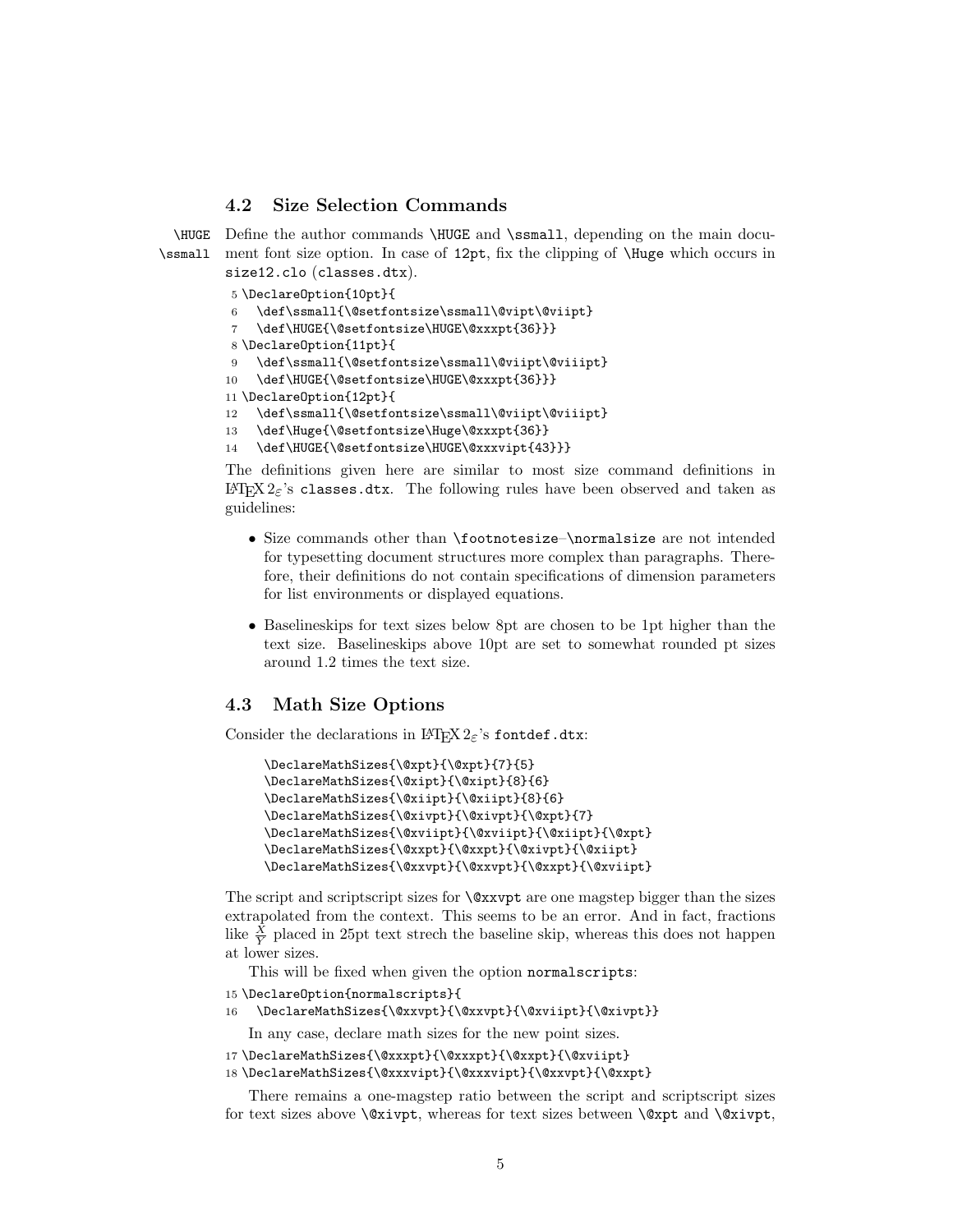approximately two magsteps are taken. An option is defined for applying the two-magsteps rule to text sizes above  $\&$ xivpt, including the new  $\&$ xxpt and \@xxxvipt sizes.

\DeclareOption{smallscripts}{

- \DeclareMathSizes{\@xviipt}{\@xviipt}{\@xiipt}{8}
- \DeclareMathSizes{\@xxpt}{\@xxpt}{\@xivpt}{\@xpt}
- \DeclareMathSizes{\@xxvpt}{\@xxvpt}{\@xviipt}{\@xiipt}
- \DeclareMathSizes{\@xxxpt}{\@xxxpt}{\@xxpt}{\@xivpt}
- \DeclareMathSizes{\@xxxvipt}{\@xxxvipt}{\@xxvpt}{\@xviipt}}

#### 4.4 EC Font Declaration Patch

 $\Upsilon$  \UndeclareFontFamily \UndeclareFontFamily{ $\langle ENC \rangle$ }{ $\langle family \rangle$ } makes NFSS forget the font information for the font family  $\langle family \rangle$  with encoding  $\langle ENC \rangle$  and thus causes the corresponding font declaration file  $(\langle enc \rangle \langle f a m i v \rangle \cdot fd)$  to be reloaded on demand.

```
25 \newcommand\UndeclareFontFamily[2]{%
```

```
26 \global\expandafter\let\csname#1+#2\endcsname\relax}
```
The EC font declaration patch is an optional bug fix, and possibly obsolete.

- \DeclareOption{ecpatch}{
- \typeout
- {\*\*\* Using EC font declaration patch for pre-1998 LaTeX2e releases \*\*\*}
- \EC@family Declaration of font families from the EC or the previously released DC edition is done by the macro \EC@family. It is defined in the relevant font definition files by means of \providecommand. Hence, predefining this macro will override the definition given in the fd files. Now take the original definition and complete the size specification with 29.86pt and 35.83pt entries. Since \nfss@catcodes have not been activated, white space in the \DeclareFontShape call must be avoided.

| 30 | \def\EC@family#1#2#3#4#5{%                        |
|----|---------------------------------------------------|
| 31 | \DeclareFontShape{#1}{#2}{#3}{#4}{%               |
| 32 | <5><6><7><8><9><10><10.95><12><14.4>%             |
| 33 | $<$ 17.28><20.74><24.88><29.86><35.83>genb*#5}{}} |

\EC@ttfamily For the typewriter families, a similar macro is used.

```
34 \def\EC@ttfamily#1#2#3#4#5{%
```

```
35 \DeclareFontShape{#1}{#2}{#3}{#4}{%
```

```
36 <5><6><7><8>#50800%
```

```
37 <9><10><10.95><12><14.4><17.28><20.74><24.88>%
```

```
38 <29.86><35.83>genb*#5}{}}
```
Now undeclare font families that are usually mapped to EC or DC fonts. On demand, they will be redeclared under control of the predefined **\EC@family** or \EC@ttfamily macros.

```
39 \UndeclareFontFamily{T1}{cmr}
```
- \UndeclareFontFamily{TS1}{cmr}
- \UndeclareFontFamily{T1}{cmss}
- \UndeclareFontFamily{TS1}{cmss}
- \UndeclareFontFamily{T1}{cmtt}
- \UndeclareFontFamily{TS1}{cmtt}
- \UndeclareFontFamily{T1}{cmvtt}
- \UndeclareFontFamily{TS1}{cmvtt}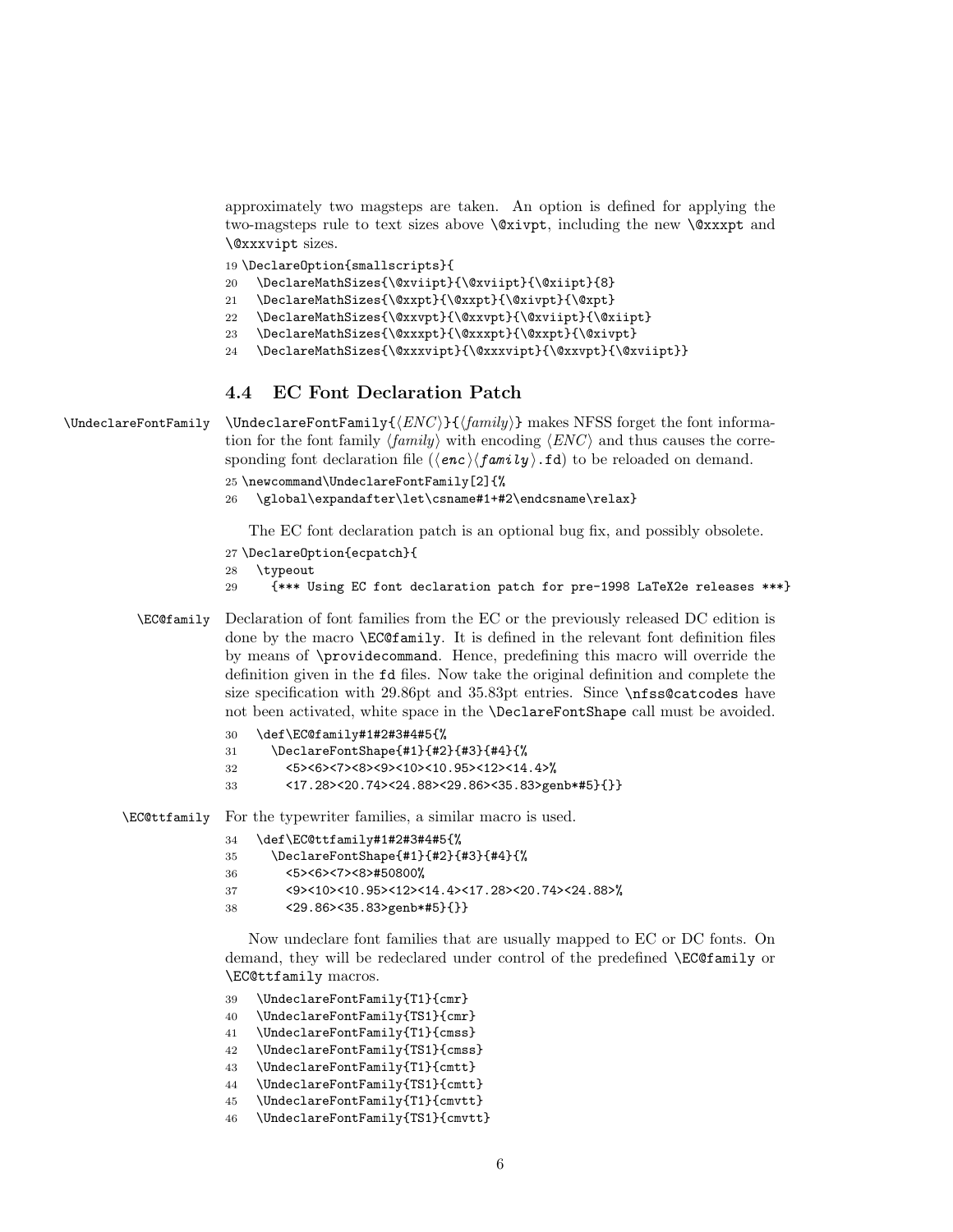```
47 \UndeclareFontFamily{T1}{cmsc}% from 'smallcap' package
48 \UndeclareFontFamily{T1}{cmdh}
49 \UndeclareFontFamily{T1}{cmfib}
50 \UndeclareFontFamily{T1}{cmfr}
The patch is now complete.
```
51 }

Of course, a proper way in NFSS for adding size specifications to existing font shape declarations would be appreciated. But once the fonts are declared properly, this should not be necessary at all.

#### 4.5 Configuration

In the standard classes, 10pt writing is the default. Therefore, the same is assumed here. Global options or explicitly given package options may override this.

```
52 \ExecuteOptions{10pt}
```
Before processing the package options, a configuration file moresize.cfg may be input, typically containing \ExecuteOptions{ecpatch} for systems with installed EC fonts and a  $\text{LATEX} 2_{\varepsilon}$  version released before 1998.

```
53 \InputIfFileExists{moresize.cfg}{}{}
54 \ProcessOptions
55 \langle/package\rangle
```
# 5 Test Code

This section documents the contents of the test document source file msizetst.tex. 56  $\langle *testfile \rangle$ 

```
This is a \text{LATEX } 2_{\varepsilon} document.
```

```
57 %% This is a test file for text and math size settings.
58 %% You might want to test several configurations. Therefore,
59 %% it might be a good idea to save different versions of this file
60 %% under different names.
61 \documentclass[11pt,a4paper]{article}
62 \usepackage{exscale} %% for scaled \sum, \int etc.
63
```
Here the package of interest is loaded.

```
64 %% Available options for the 'moresize' package:
65 %% 10pt, 11pt, 12pt (in \documentclass) determines font sizes
66 %% normalscripts avoid script size explosion in huge writings 67 %% smallscripts smaller, more appropriate script sizes
       smallscripts smaller, more appropriate script sizes
68 %% ecpatch tell NFSS that huge EC fonts are available
69 \usepackage[smallscripts]{moresize}
70
```
For testing the 29.86pt and 35.83pt sizes, the T1-encoded EC or DC fonts may be needed.

```
71 %% Use the 't1enc' package for testing with DC/EC fonts
72 \usepackage{t1enc}
73
```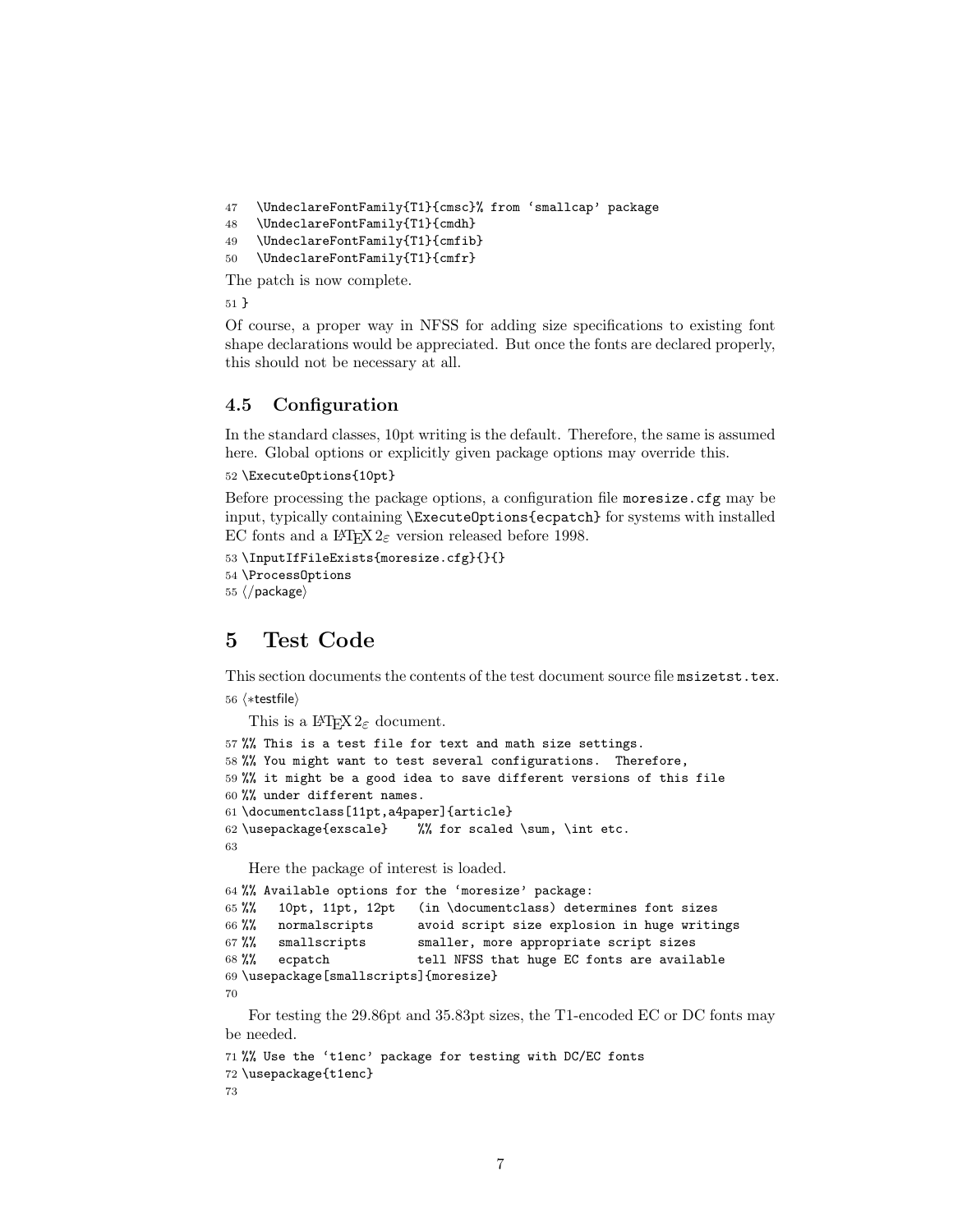```
\calcmathspace
      \mathht
       \mathdp
macro \calcmathspace. When called, \calcmathspace uses the caller's current
               The amount of vertical space usable for math expressions within a paragraph
               without probably stretching the baseline skip can be calculated by means of the
               text size and \baselineskip settings as well as height and depth of the characters
               [ and ] from the roman text font for estimating the height and depth which an
               inline math expression may have. The results are stored in the length parameters
               \mathht and \mathdp, respectively.
               74 %% Consider a paragraph with a text line of depth d (below the baseline),
               75 %% followed by a line with an inline formula,
               76 %% followed by a text line with height h (above the baseline).
               77 %% Then the formula's height may not exceed \baselineskip - d,
               78 %% and its depth may not exceed \baselineskip - h,
               79 %% or the baseline skips will be stretched.
               80 %% The roman-text brackets '[' and ']' are used for estimating d and h.
               81 %% Note that the space for the formula seems to get larger if NFSS
               82 %% substitutes a smaller font, because \baselineskip does not shrink
               83 %% accordingly!
               84 \newlength\mathht %% height available for an inline formula
               85 \newlength\mathdp %% depth available for an inline formula
               86 \newcommand\calcmathspace{%
               87 \settodepth\mathht{\textrm{[}}%
               88 \setlength\mathht{-\mathht}%
               89 \addtolength\mathht{\baselineskip}%
               90 \settoheight\mathdp{\textrm{]}}%
               91 \setlength\mathdp{-\mathdp}%
               92 \addtolength\mathdp{\baselineskip}}
               93
```
\linebox The command \linebox{ $\text{text} \text{ is the rate of } t$  in a box with fixed height and depth corresponding to a line that extends so high and so deep that it just touches the preceding and following lines which are assumed to contain ordinary text. The upper and lower bounds of the box are delimited by horizontal lines.

```
94 %% The following command shows its argument, typeset in text style,
95 %% between two horizontal lines showing the available space in a text line.
96 %% If the argument overprints the lines, it would stretch
97 %% the baseline skip in a paragraph.
98 \newcommand\linebox[1]{\calcmathspace\begin{tabular}{@{}l@{}}\hline
99 \raisebox{0pt}[\mathht][\mathdp]{#1}\\\hline\end{tabular}}
100
```
\msample The macro \msample should contain fairly simple math expressions with nested sub- or superscripts and/or fractions which should fit into paragraphs of text without stretching the baseline skip.

```
101 %% A macro for sample math expressions.
102 %% The original definition gives expressions which should fit into
103 %% paragraphs without enlarging the baseline skip.
104 %% For variable-sized \sum or \int symbols, \usepackage{exscale} is needed.
105 %% Caution: Main (i.e. non-script) symbols are 24.88pt maximum
106 %% with CM math fonts. You may try using text fonts instead,
107 %% but some vertical positionings and spacings still go wrong then.
108 \newcommand\msample{\ensuremath{
109 \frac{X}{Y}
110 \, g^{i_1\ldots i_n}_{j_1\ldots j_n}
```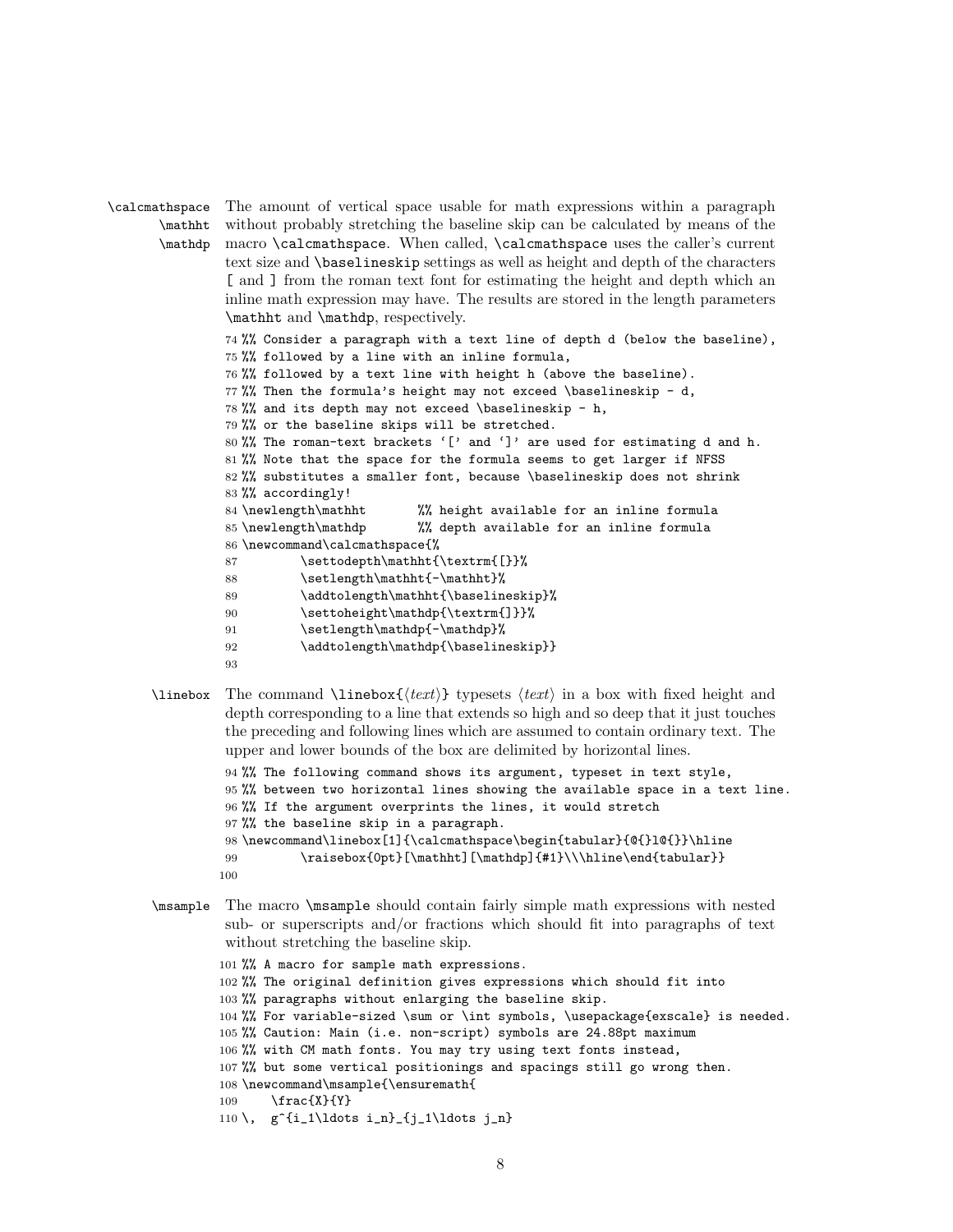```
111 \, \frac{t^2}{2!}
112 \, e^{-\frac{t}{\tau}}113 }}
114
```
\Size Interested testers may like to directly specify point sizes instead of using author commands. The command  $\Sigma = {\{font size\}} {\{baselineskip}\}$  is provided for easying such specifications. (font size) and  $\langle \text{baseline} \text{skip} \rangle$  must be specified as numbers of pt, with the pt omitted.

```
115 %% None of the size options 10pt, 11pt, and 12pt offers the entire spectrum
116 %% of available font sizes.
117 %% For example, the 10pt option offers no command for selecting 10.95pt,
118 %% and the 12pt option does not provide a command for 9pt.
119 %% The 11pt option fills both gaps, but misses the extremes 35.83pt and 5pt.
120 %% Therefore, a shorthand for lower-level size switches is provided.
121 %% E.g. \Size{20.74}{25} selects a 20.74pt font size with 25pt baselineskip.
122 \newcommand\Size[2]{\fontsize{#1}{#2}\selectfont}
123
```
Now typesetting can begin. Only one page should be needed. Remember to echo the options used.

```
124 \begin{document}
125 \parindent0pt
126
127 %% The test output should fit onto one page
128 \pagestyle{empty}
129 \enlargethispage{1in}
130
131 %% Don't forget to list the moresize options in the test output!
132 \textsf{moresize} options:
133 %%[10pt]
134 [11pt]
135 %%[12pt]
136 %%[normalscripts]
137 [smallscripts]
138 %%[ecpatch]
139
140 %% Are you using HUGE fonts?
141 %%Using CM fonts only.
142 %%Using DC fonts for text, CM fonts for math.
143 Using EC fonts for text, CM fonts for math.
144
```
Now comes a table containing samples at sizes down to 5pt. The original font size directives are intended for use with the 11pt option; with 12pt (10pt) instead, the 35.83pt (5pt) size would appear twice.

```
145 \begin{center}
146 \newcommand\n{\\\\[-1ex]} %% for separating the tabular lines
147 \begin{tabular}{@{}ll@{}}
148 \Size{35.83}{43}\linebox{36pt}
149 8 \Size{35.83}{43}\linebox{\msample}
150 \n \HUGE\linebox{HUGE} & \HUGE\linebox{\msample}
151 \n \Huge\linebox{Huge} & \Huge\linebox{\msample}
152 \n \huge\linebox{huge} & \huge\linebox{\msample}
```